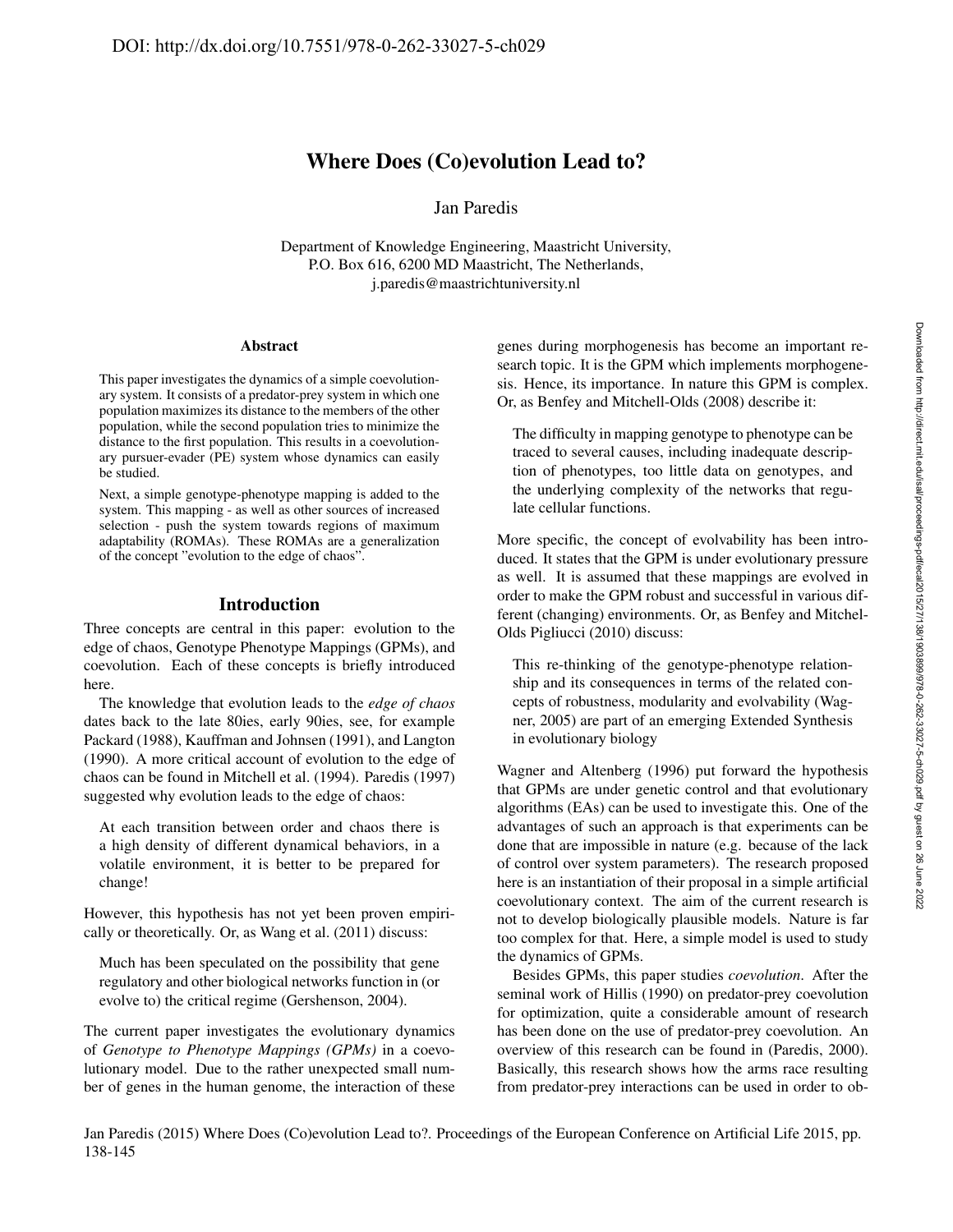tain efficient optimization. Far less research has been devoted to the study of the dynamics of these coevolutionary algorithms. De Jong (1999) proposed this research area for traditional (single population) genetic algorithms. What makes coevolutionary algorithms different is that they have to deal with dynamic environments: the populations change all the time as a response to the changes in the other population. An overview on dynamic worlds can be found in Dempsey et al. (2009). Such a dynamic environment provides a rich basis for the dynamics.

The definition of evolvability is rather varied, or as Pigliucci (2008) expresses it mildly:

The concept of evolvability has many different definitions, generating some conceptual confusion, or at least pluralism.

Dempsey et al. (2009) define evolvability differently (than above) and link it to dynamic worlds as follows:

Evolvability is the potential to incrementally increase the population fitness without first experiencing a decrease at it escapes a local optimum. Where the environment is dynamic a high level of evolvability allows the population to more easily track a moving optimum.

In the current paper, the Coevolutionary Genetic Algorithm (CGA), introduced in Paredis (1994), is used. In the past the CGA has mainly been used as a tool for optimalisation, see e.g. Paredis (1995). Now, the dynamics of the CGA is studied. The coevolutionary interactions in nature are often complex. The goal of this paper consists of the design of a SIMPLE coevolutionary application and GPM which despite their simplicity - still exhibits realistic, complex dynamics.

The structure of this article is as follows. First, the standard CGA is described. Next, the simple application which results in Pursuer Evader (PE) dynamics is described. Next, the genotype-phenotype mapping is introduced. The fifth section describes the empirical results associated with the GPM. Next, related research is discussed. The seventh section discusses the model used and its relation to the real world, followed by a road map for future research. Finally, conclusions are given. Note that a short version of the current paper is published in Paredis (2014). This short paper does not include any empirical results.

# A Coevolutionary Genetic Algorithm

Here, the basic CGA is described, as a first step it creates, two populations (called pop1 and pop2). Typically, the individuals in these initial populations are (uniformly) randomly generated. Next, the fitness of these individuals is calculated. This fitness depends on the particular application, but it is the result of a number - here 10 - of ENCOUNTERS of an individual with individuals of the other population. These encounters result in a pay-off which is stored in the history

of the individual. The actual fitness is the average of these (10) history elements. Because these encounters represent predator-prey interactions, success for one individual (in an encounter) is failure for the other one. Hence, the value of an encounter is stored in the history of one individual involved in the encounter. The other individual stores the negative of this value in its history. Once all initial fitnesses are calculated, both populations are sorted on fitness: the individual with the highest fitness on top the least fit one at the bottom.

Next, the main *cycle* of a CGA is executed. The pseudocode of this cycle is given below. First, 20 encounters are executed between SELECTed individuals. This selection is linearly biased towards highly ranked individuals: similar to GENITOR (Whitley et al., 1989) the top individual is 1.5 times more likely to be selected than the median individual. Next, the pay-off of this encounter is calculated and stored in the history, removing the payoff of the least recent encounter from the history. Hence, the history is implemented as a queue. Finally, the fitness (the average of the history) of both individuals involved in the encounter is re-calculated. Possibly, this changes the ranking of the individual in its population. Note that the predator prey interaction results in a negative pay-off for the individual of the second population.

```
DO 20 TIMES
   ind1 := SELECT(pop1)
   ind2 := SELECT(pop2)
   payoff := ENCOUNTER(ind1, ind2)
   UPDATE-HISTORY-AND-FITNESS(ind1,payoff)
   UPDATE-HISTORY-AND-FITNESS(ind2,-payoff)
ENDDO
```

```
p1 := SELECT(pop1) ; pop1 parent1
p2 := SELECT(pop1) ; pop1 parent2
child := MUTATE-CROSSOVER(p1,p2)
f := FITNESS(child)
INSERT(child,f,pop1)
p1 := SELECT(pop2) ; pop2 parent1
p2 := SELECT(pop2) ; pop2 parent2
child := MUTATE-CROSSOVER(p1,p2)
f := FITNESS(child)
INSERT(child,f,pop2)
```
After these 20 encounters the CGA produces one offspring for each population: it SELECTs two parents. A new individual is generated from these parents through the application of MUTATion (probability of mutating a gene is 0.1) and (uniform) CROSSOVER. The fitness is calculated by executing 10 encounters between the new individual and SELECTed members of the other population (again using the negative payoff for individuals which belong to the second population). In case this fitness is higher than the fitness of the bottom individual then the new individual is placed in the population at its appropriate rank. All individuals with a lower fitness go one position down and the bottom individual is deleted. This basic cycle is repeated a large number of times (e.g. 20000 cycles). In the current paper, all pa-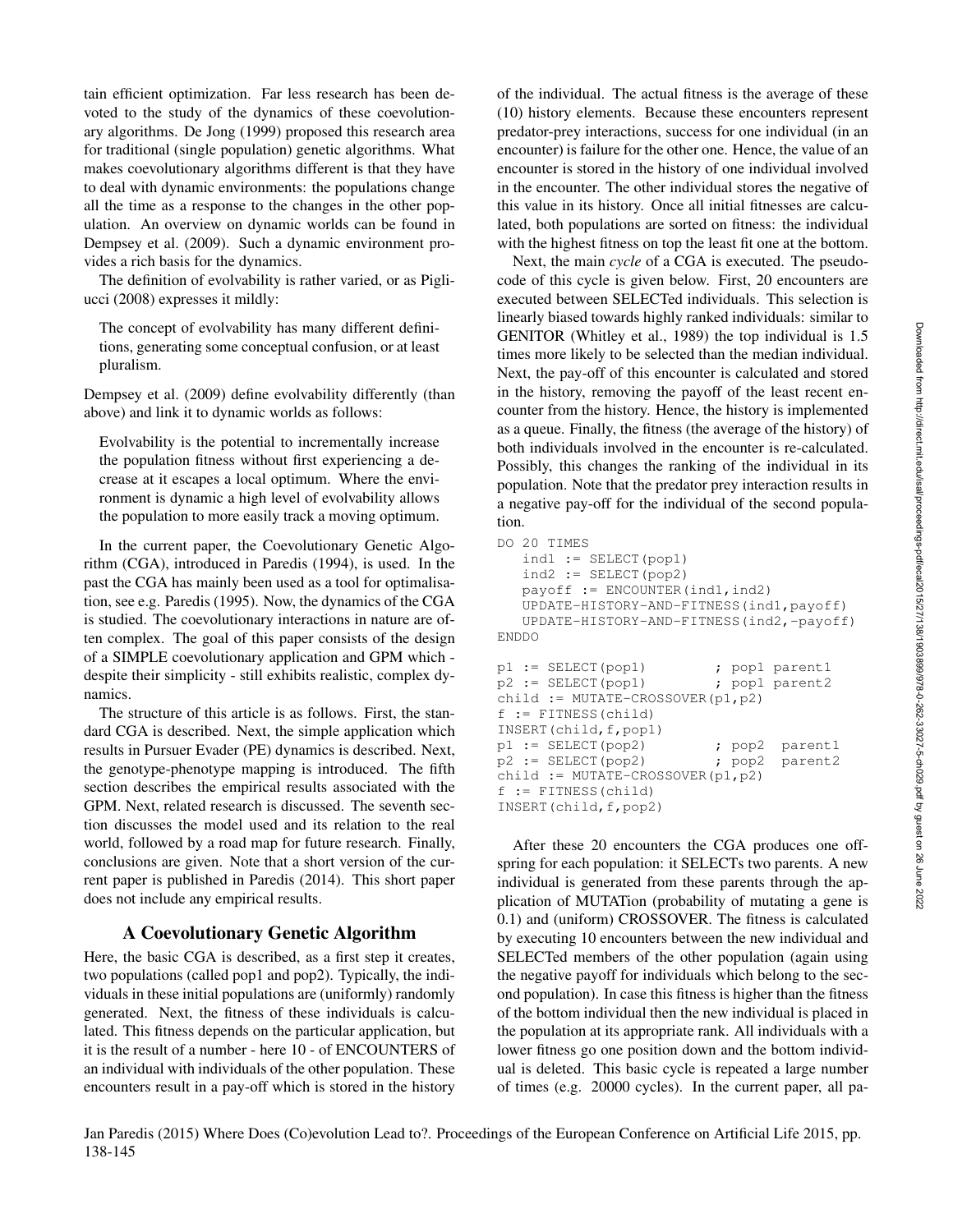rameter settings and genetic operators are identical to those described in Paredis (1995) unless mentioned otherwise.

#### Pursuer-Evader Dynamics

In this particular application, each individual consists of two genes: real numbers in the interval [0,1]. The pay-off of an encounter between two individuals consists of the cartesian distance between the two pairs of genes. The first population maximizes the distance to the individuals of the other population. The negative payoff of the members of the second population results in a minimization of the distance to the individuals of the first population. This because in both populations fitness is maximized.

Each individual can be represented as one point on the plane  $[0,1]$  x  $[0,1]$ . Furthermore, in order to allow for an unbounded evolution, this plane is considered to be a torus. Hence, the distance is the minimum of the two possible distances (one crossing (an) "edge(s)"). Furthermore, mutation can cross the "edges" as easy as it can move in the plane. Or, in other words, 0.95 is equally likely to be mutated into, for example, 0.085 or 0.05. Finally, a standard uniform crossover is used: new offspring receives each gene from one of its parents randomly and independently.

The dynamics of this application is fairly simple. The initial (random) populations are scattered randomly over the plane. In the first experiment described below equal population sizes consisting of 50 individuals are used. Fairly soon (typically in less than thousand cycles) during evolution two clusters appear (one for each population) where one cluster chases (pursuer) the other (evader). From time to time different behavior is observed. Sometimes the pursuers catch up on the evaders. At this moment the cluster of evaders breaks up. Most of the time the evader cluster breaks up in two or four sub clusters, which are located symmetrically with respect to the pursuers. These sub clusters virtually immobilize the pursuers while the evader sub clusters move radially and finally become one cluster again. Due to sampling errors and finite population sizes the evaders cluster (i.e. unite) again before the sub clusters have gone all the way. Once the evaders are clustered again, the "standard" pursuing of two clusters continues.

When the two populations have different population sizes then their respective speed changes. This is because at each cycle both populations reproduce once. Hence, the smaller population evolves the fastest, i.e. moves faster on the plane. In case the pursuer population is smaller, the pursuers regularly catch up with the evaders. When this happens the evaders split up, again immobilizing the pursuers until the evaders form one cluster again. Then the chase resumes. In the other case, the evader population is the smallest population. Here, the evader population successfully keeps ahead of the pursuer population. Occasionally, the evaders even have to slow down in order not to get too close to the pursuers (remember the world consists of a torus).

# Introducing a Genotype-Phenotype Mapping

In this section, the PE-model is extended with a simple GPM in order to study its contribution to the dynamics. To add a GPM two real numbers from the interval [0,1] are added to the gene string of each evader and pursuer. This string then takes the following form:  $(x \, y \, r_1 \, r_2)$ . The two first parameters are as before. The last two define the GPM for each of the two parameters (x and y) independently. Hence, the GPM is under evolutionary control.

Each time a new individual is born - this happens once per population and per cycle) the GPM functions as follows. The two iterative mappings, equations (1), and (2), are applied to x and y, respectively, a fixed number of times. This number is called "pregtime". Here, in all experiments,  $\alpha$ is set to 0.001. After this, the individual's fitness (through encounters, just as before) is calculated and if fit enough it is inserted in the population at the appropriate rank. Note that the GPM changes the original x and y genes. Or, more precisely, the genotype remains the same, the phenotype which is originally a copy of the genotype - changes. Also the GPM considers the genes to live on a torus: if it becomes larger than 1, 1 is subtracted from it, x and y cannot become negative because  $\alpha$  as well as  $r_1$  and  $r_2$  are all positive.

$$
x_{n+1} = x_n + \alpha r_1 x_n \tag{1}
$$

$$
y_{n+1} = y_n + \alpha r_2 y_n \tag{2}
$$

After birth, these iterative functions are applied once during each cycle of the CGA and that during a fixed number of cycles. This constant is called "growtime". Both processes are simple models of a PGM operating in two phases. The first phase represents development during pregnancy, during which no interaction with the world occurs. The second one represents further development after birth, i.e. growth, during which the phenotype interacts with the world. Here, pregnancy as well as growth are represented by small positive increments of the phenotype.

#### Empirical Results

Given the PE behavior of the standard CGA described before, the question now is: How do  $r_1$  and  $r_2$  evolve in various settings? In order to study this, 100 runs (of 20000 cycles) of the PE CGA with PGM were run. Then all r's belonging to one population are printed on a  $[0,1]$  x  $[0,1]$ plane. Hence, these are the values of the r's at the end of each of the 100 runs. In this paper, an experiment will be described by a quadruple: the first element is the size of the evader population, the second the size of the pursuer population, the third the pregtime, and finally, the growtime.

In the first case pregtime and growtime are both zero, the r's play no (evolutionary) role and they will be distributed randomly over the plane. At the end of each run, the  $r_1$ and  $r_2$  of each evader or pursuer are plotted as a dot on a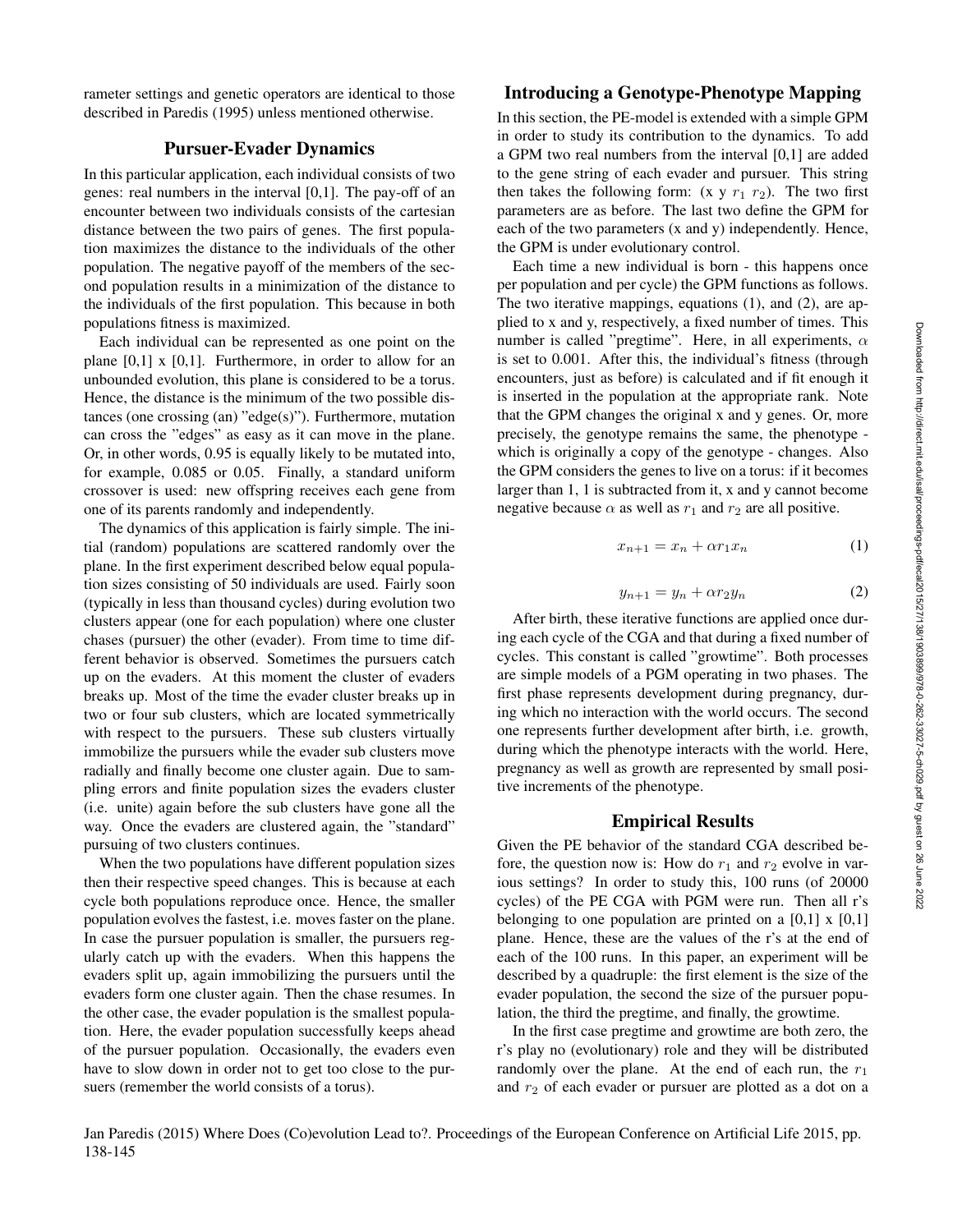$[0,1]$ x $[0,1]$  plane. Figure 1 shows the distribution of the r's of the evaders in the experiment represented by the quadruple 50-50-0-0: both population sizes are 50 and no GPM is used. Any pattern in this figure is due to random drift and the relatively small number of runs (100). Because of the symmetry between the evaders and pursuers (same poulation size, and both populations do not use a GPM), the r's of the pursuers show a similar distribution as the evaders.



Figure 1: Distribution of r's of evaders for 50-50-0-0

In the next experiment - 50-50-80-20 - pregtime is set to 80 and growtime to 20. Or, in other words, directly after birth of an evader or pursuer the PGM is applied 80 times, during the following 20 cycles the PGM is applied one time per cycle on that individual. Figure 2 shows the distribution of the r's of the evaders. Clearly, there is structure now: the r's concentrate around the "edges". They even seem to concentrate most at the "corners". The explanation why this happens is extremely simple: at these places mutation results in the largest variation of change (i.e. change of movement of the x,y genes on the  $[0,1]$  x  $[0,1]$  torus). At these edges, it switches from maximal movement to zero movement and vice versa. This allows the individuals of each population to out-manoeuvre the individuals of the other population. The term *regions of maximum adaptability* (ROMAs) is used here to define these regions where the r's (and hence the GPM) evolve to. Actually, the term ROMA was coined in Paredis (2014). In terms of dynamic systems, these ROMAs are attractors and the density of the r's give an indication of their strength. Again, due to symmetry (same population size, and same amount of GPM), the distribution of the r's of the pursuers is similar to the distribution of the r's of the evaders.

Now, the influence of differences in population size is investigated, again pregtime is set to 80, and growtime is 20. In this experiment, the population size of the evaders is set to 20, the pursuers are still with 50. Figure 3 depicts the distribution of the r's of the evaders. Obviously, there are



Figure 2: Distribution of r's of evaders for 50-50-80-20

less dots now because the population size is smaller. Furthermore, there is no strong pressure towards the edges (or corners). This in comparison with the distribution of r's of the pursuers (figure 4). It can be seen that for the largest population (that is the pursuers) the pressure towards RO-MAs is the strongest. The larger populations move slower because at each cycle one offspring is generated. Hence, it is more important, for their survival, that they have access (genetically and / or through the GPM) to a wide variety of behavior. Such that they can out-manoevre the smaller, faster population.



Figure 3: Distribution of r's of evaders for 20-50-80-20

The same phenomenon is observed when the population of pursuers is smaller (20) than the evader population (50). In this case, the r's of the evaders are pushed more towards the ROMAs. Clearly, the effect of the GPM, pushing the r's to the ROMAs, is enforced by the increased pressure on the largest population.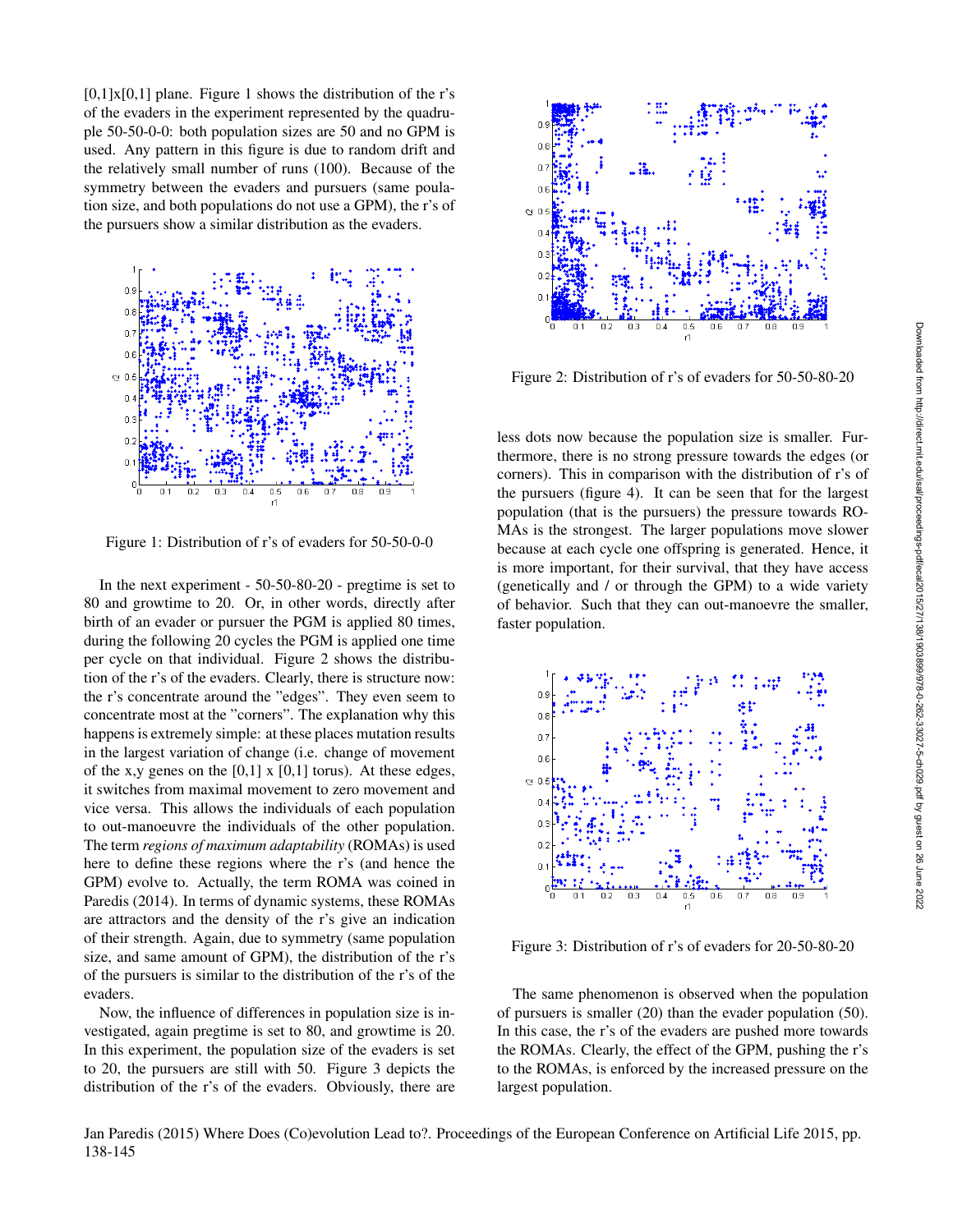

Figure 4: Distribution of r's of pursuers for 20-50-80-20

A final set of experiments studies the effect of changing the influence of the PGM and the effects of the interplay of its two phases: pregnancy and growth. When both, pregtime and growtime, are set to zero then the r's don't play any role. Hence, both r's are randomly distributed (as was the case in figure 1). When pregtime or growtime are set to hundred (and the other one remains zero) then the r's belonging to the largest population most clearly moves to the ROMAs. If both population sizes are equal both r's move to the ROMA in an equal way as was seen in figure 2. This phenomenon is most outspoken when pregtime is hundred. In this case, the influence of the PGM is largest: on each individual the PGM is applied 100 times. In the other case, it depends on the age, i.e. the number of cycles executed since its birth, the individual attains. In a dynamic world, the individuals are typically short lived. Figure 5 depicts the evolution of the average age of both populations during a typical run of 20-50-80-20 over 10000 cycles. As a matter of fact, the individuals belonging to the smaller population have the shortest life span. Hence, the effect of the GPM is most outspoken / guaranteed during the pregnancy. As a result, the pressure towards the ROMAs will be the strongest when pregtime is set to hundred (and growtime equals zero). Summarizing, pressure towards RO-MAs is stronger for (comparatively) larger populations and with increasing role of the PGM. Or, yet in other words, as selection pressure increases the push towards ROMAs becomes stronger.

In fact, one can evolve more parameters of the GPM than only the r's, such as the  $\alpha$ 's. This way, the balance between evolution and the GPM can be evolved and studied. One step further is to evolve the constituent parts of the GPM (the pregtime and growtime). This provides insight into the interplay between these components under different circumstances.



Figure 5: Evolution of the average age of both populations during a typical run of 20-50-80-20 over 10000 cycles. The x-axis represents the number of cycles (at each fifth cycle). The lower graph represents the average age of the evaders.

# Related Research

Ebner et al. (2010) investigate the dynamics of coevolutionary interacting species as well. One important difference is the level at which the interactions are modelled. Ebner et al. model at the level of species, whereas the current paper models the interactions at the level of individuals.

Suzuki and Kaneko (1994) describe research closely related to the PE described here. They use a single population of birds. The fitness of a bird is determined by: 1) How hard it is for other birds to imitate its song, and 2) How good it is at imitating the song of the other birds. In fact, in that model, evolution leads towards the edge between chaos and a periodic window.

The research of Castro de Oliveira de Oliveira (2001) is particular relevant here. This work states that eternal transients are needed such that the system never reaches its final destiny. These can be found at the edge of chaos. Literally:

Evolutionary systems stick to critical situations (the edge of chaos), because within all other possibilities (regular or chaotic regimes) they rapidly become trapped into low-dimensional attractors, loosing diversity. This trapping feature forbids the system to explore the whole set of available possibilities inside its higherdimensional space of states.

The current paper provides a far simpler and more general explanation for evolution to the edge of chaos: in a dynamic world evolution leads towards ROMAs. In these regions a maximum repertoire of behaviors is easily accessible through the application of genetic operators and / or the GPM. This is exactly what happens near the edge of chaos: it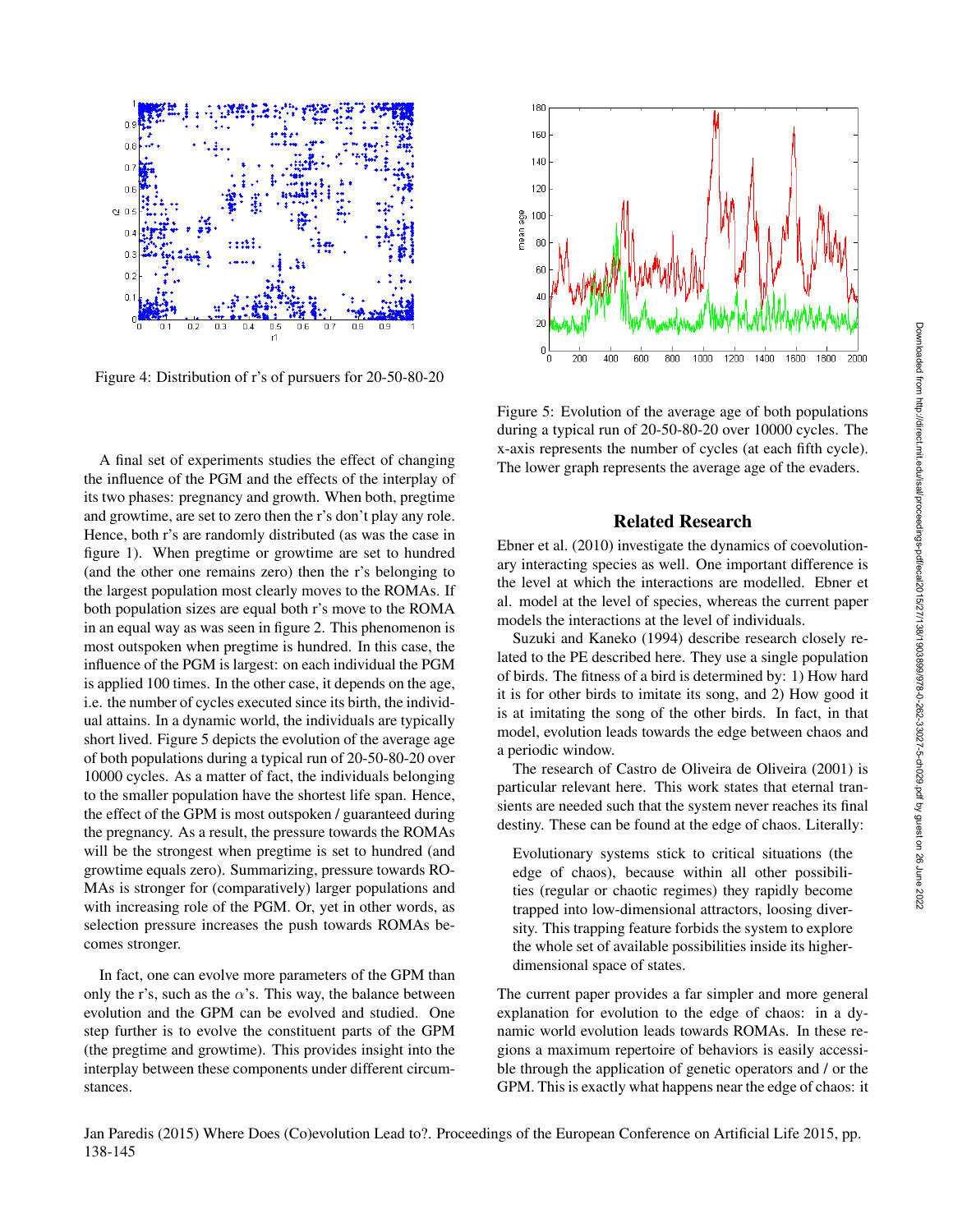is there that the most diverse behaviors are situated. Hence, ROMAs generalize this concept of evolution to the edge of chaos. Or, from a slightly different perspective, ROMAs are the regions where evolvability is high. In retrospect, the results presented here seem rather intuitive. However, extensive experimentation was needed to obtain these results and to understand them.

### **Discussion**

The fact that a very simple model is used here, can give raise to questions like: How realistic is this model? How do the results carry-over to the real world? Are the results not mere artefacts of the model chosen?



Figure 6: Distribution of r's of evaders for 50-50-80-20 using non-toroidal mutation of the r's .

As described before, the fact that a toroid model is used here is to allow for infinite, ongoing evolution. Besides this, the toroidal model allows to have different behaviors near each other in the gene space. In the PE model used here, there is no real interaction (epistasis) between the genes of one individual. The interaction is with the individuals of the other population. In nature, epistasis (within and between populations) allows for small changes in genes to result in large effects (i.e. different behavior). Here, the toroidal model plays the role of epistasis: both create regions where small changes lead to large effects. Hence, in other words, epistasis gives rise to ROMAs.

Actually, experiments were done where mutation of the r's is no longer toroidal (but mutation of x and y still is). In these cases, different patterns of r's are formed: a cloud is formed with  $r_1$  and  $r_2$  roughly concentrated at the centre of the plane (see figure 6 for the distribution of the r's of the evaders of 50-50-80-20). As before when selection pressure is increased - through a larger population size (relative to the other population) or "more" GPM - the r's concentrate more at the centre of the plane (see figure 7 for 20-50-80-20).



Figure 7: Distribution of r's of pursuers for 20-50-80-20 using non-toroidal mutation of the r's .

These figures clearly indicate the impact of non-toroidal mutation versus the toroidal mutation used earlier. Whereas increased selection pressure pushes the r's to the edges and corners in case of toroidal mutation, non-toroidal mutaion results in a pressure towards the centre.

Summarizing, the toroidal nature of mutation, might seem artificial, but it compensates for the lack of epistasis in this simple PE model.

#### Future Research

As stated before, the PE model used here is extremely simple. This is because the goal was to take the simplest model to study interesting coevolutionary dynamics (including PGMs). These simplifications provide a road map for future research which allows to investigate the respective implications / contributions of these restrictions, and their relaxations, to the dynamics.

First of all, the PGM can be made more realistic. Now, it is a one to one mapping. It is known that typically PGMs are one to many mappings. This should further increase evolvability. Furthermore, the fact that the genotype space is similar to the phenotype space is unrealistic.

Another road is to use a different application instead of the pursuer evader system. The PE was used here because it would provide interesting and everlasting dynamics.

Also the fixed (and small) length of the individuals could be relaxed in order to see whether this has an effect on the dynamics.

Obviously, parameters could be set different for each population. Now all parameters, except the experiments with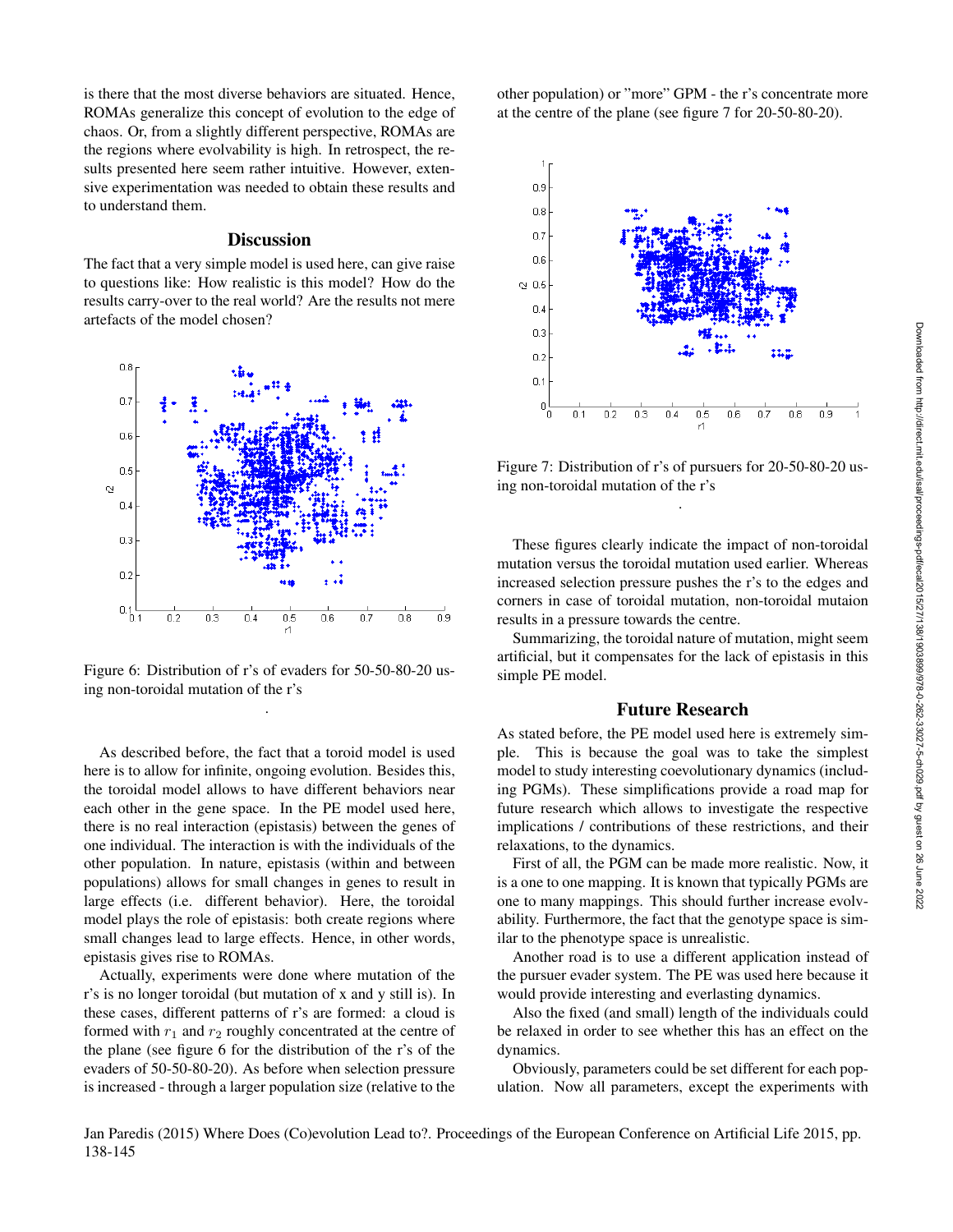different population sizes, were kept identical. This could include parameters like reproduction rate, mutation rate, size of mutation ... . Here again, the effect of these changes on the dynamics can be investigated. As already mentioned before, the parameters of the GPM, such as pregtime and growtime, could be evolved as well.

A final remark is that although the application discussed here (PE) is spatial. The evolution, however, is not organized in a spatial way, i.e. a mixed model is used here. Clearly, a spatial setup in which selection and reproduction is local has been shown to be more natural and more efficient at optimizing Pagie and Hogeweg (1997). It is expected that the use of a CGA with a spatial component would have an important impact on (the complexity of) the dynamics.

Finally, it is good to note, that the original aim of the research reported here was to investigate the dynamics of the CGA described in Paredis (1995). That is why a non-spatial organisation is used. For the same reason, each population reproduces once per cycle. Clearly, this is not the case in nature. Nonetheless, the general principle discussed here increased selection pressure providing a push towards RO-MAs - is likely to carry over to nature. This because the basic processes of natural evolution are used here: variation, selection, and reproduction with inheritance.

# Conclusion

This paper studies the dynamics of a coevolutionary (predator-prey) algorithm by means of a simple pursuer evader application on a torus. This application allows for easy visual inspection of the dynamics. In case both populations have the same size then each population rapidly clusters and the cluster of pursuers chases the cluster of evaders. Occasionally, the pursuers catch up with the evaders. These then split up in sub clusters symmetrically around the pursuers, immobilizing the latter for a while, until re-clustering appears.

Next, a simple genotype-phenotype mapping (GPM) was introduced. This mapping is under evolutionary control as well. As selection pressure increases the GPM evolves towards regions of maximal adaptability (ROMAs). From these regions the individual can easily change its behavior, and has access to a large repertoire of different behaviors. These ROMAs are a generalization of the concept "evolution to the edge of chaos". Or, in other words, the ROMAs are regions with high evolvability.

# Acknowledgements

I am indebted to Ivo Bleylevens for getting me started with Matlab. Roos-Marie Bal proofread a draft of this paper. The comments of the ECAL-15 reviewers allowed to improve an earlier draft of this paper.

#### References

- Benfey, P. N. and Mitchell-Olds, T. (2008). From genotype to phenotype: systems biology meets natural variation. *Science*, 320(5875):495–497.
- De Jong, K. (1999). Evolving in a changing world. *Foundations of Intelligent Systems*, pages 512–519.
- de Oliveira, P. M. C. (2001). Why do evolutionary systems stick to the edge of chaos. *Theory in Biosciences*, 120(1):1–19.
- Dempsey, I., O'Neill, M., and Brabazon, A. (2009). *Foundations in Grammatical Evolution for Dynamic Environments*, volume 194. Springer.
- Ebner, M., Watson, R. A., and Alexander, J. (2010). Coevolutionary dynamics of interacting species. In *Applications of Evolutionary Computation*, pages 1–10. Springer.
- Gershenson, C. (2004). Updating schemes in random boolean networks: Do they really matter. In *Artificial Life IX Proceedings of the Ninth International Conference on the Simulation and Synthesis of Living Systems*, pages 238–243. MIT Press.
- Hillis, W. D. (1990). Co-evolving parasites improve simulated evolution as an optimization procedure. *Physica D: Nonlinear Phenomena*, 42(1):228–234.
- Kauffman, S. A. and Johnsen, S. (1991). Coevolution to the edge of chaos: Coupled fitness landscapes, poised states, and coevolutionary avalanches. *Journal of Theoretical Biology*, 149(4):467–505.
- Langton, C. G. (1990). Computation at the edge of chaos: Phase transitions and emergent computation. *Physica D: Nonlinear Phenomena*, 42(1):12–37.
- Mitchell, M., Crutchfield, J. P., and Hraber, P. T. (1994). Dynamics, computation, and the" edge of chaos": A re-examination. In *Santa Fe Institute Studies in the Sciences of Complexity-Proceedings*, volume 19, pages 497–497. Addison-Wesley Publishing Co.
- Packard, N. H. (1988). *Adaptation toward the edge of chaos*. University of Illinois at Urbana-Champaign, Center for Complex Systems Research.
- Pagie, L. and Hogeweg, P. (1997). Evolutionary consequences of coevolving targets. *Evolutionary Computation*, 5(4):401– 418.
- Paredis, J. (1994). Steps towards co-evolutionary classification neural networks. In *Proceedings of the Fourth International Workshop on the Synthesis and Simulation of Living Systems*, pages 102–108.
- Paredis, J. (1995). Coevolutionary computation. *Artificial life*, 2(4):355–375.
- Paredis, J. (1997). Coevolving cellular automata: Be aware of the red queen. In *Proceedings of the Seventh International Conference on Genetic Algorithms*, pages 393–400.
- Paredis, J. (2000). Evolutionary computation 2: Advanced algorithms and operators, chapter coevolutionary algorithms.